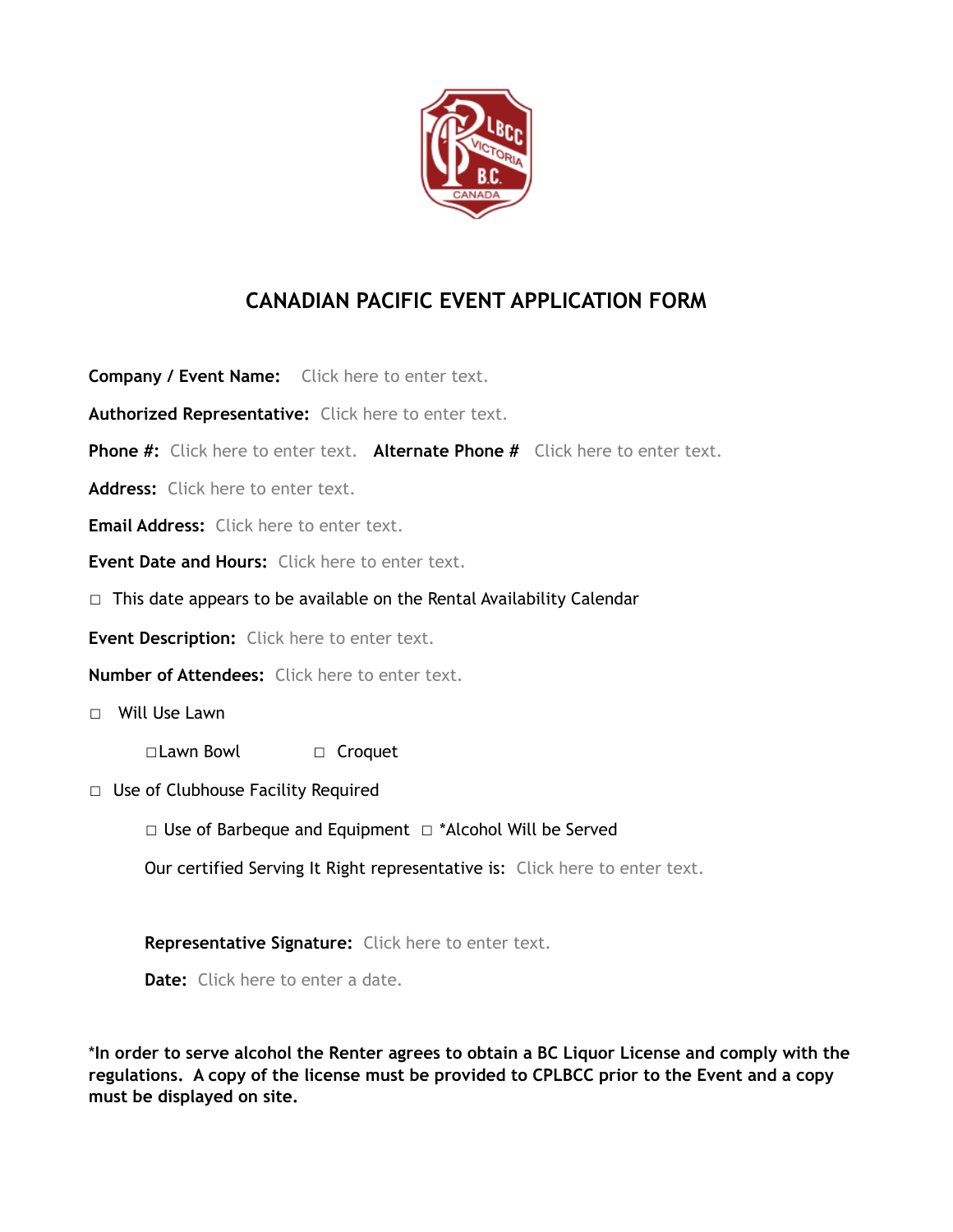## **FACILITY RENTAL TERMS AND CONDITIONS**

| <b>Rental Fees</b>                  | Fees will be applied as quoted by the Canadian Pacific Lawn Bowling<br>and Croquet Club (CPLBCC).                                                                                                                                                                                                                                                                                                                                                                                                                                                                                                                                      |
|-------------------------------------|----------------------------------------------------------------------------------------------------------------------------------------------------------------------------------------------------------------------------------------------------------------------------------------------------------------------------------------------------------------------------------------------------------------------------------------------------------------------------------------------------------------------------------------------------------------------------------------------------------------------------------------|
| <b>Advance Deposit</b>              | A \$100 cleaning deposit will be required at the time of booking.                                                                                                                                                                                                                                                                                                                                                                                                                                                                                                                                                                      |
| Compensation                        | Payment by cash, cheque or e-transfer (cplbc.funds@gmail.com) is due<br>in full upon receipt of the invoice.                                                                                                                                                                                                                                                                                                                                                                                                                                                                                                                           |
| <b>Cancellation of the</b><br>Event | The client must give notice of cancellation at least 24 hours prior to<br>the event time unless the cause of the cancellation is due to weather<br>or some other uncontrollable or unforeseeable reason. The client may<br>reschedule to an alternate date. If weather conditions or other<br>uncontrollable cause is harmful to the lawn bowling green or makes it<br>unusable as deemed by the Club's Greens Keeper, the CPLBCC reserves<br>the right to cancel and will do so with the earliest possible notice. If<br>the event is cancelled by the CPLBCC, the client will have the option to<br>reschedule to an alternate date. |
| <b>Liability Insurance</b>          | CPLBCC required renters to have Special Event Liability Insurance<br>policy of<br>\$5 Million for the day of the event and name CPLBCC as an additional<br>insured. A certificate of insurance reflecting this needs to be<br>forwarded to CPLBCC 14 DAYS prior to the event.                                                                                                                                                                                                                                                                                                                                                          |
| <b>CPLBCC Facility</b>              | CPLBCC will ensure the facility is cleaned prior to the rental. CPLBCC<br>will provide a representative to open the facility as well as provide an<br>orientation of the building, the green and equipment. CPLBCC will<br>provide instruction and facilitate games.                                                                                                                                                                                                                                                                                                                                                                   |
| <b>Footwear</b>                     | To protect the greens, all lawn bowlers and croquet players must wear<br>heelless footwear. Flat shoes, running shoes, deck shoes, sandals are<br>acceptable.                                                                                                                                                                                                                                                                                                                                                                                                                                                                          |
| Alcohol/Food                        | Non-breakable containers are required outside of the clubhouse for<br>all beverages and food.                                                                                                                                                                                                                                                                                                                                                                                                                                                                                                                                          |
| <b>Smoking</b>                      | No smoking or use of e-cigarettes is permitted within the facility fence.                                                                                                                                                                                                                                                                                                                                                                                                                                                                                                                                                              |
| <b>Cleanup of Facility</b>          | Cleanup is expected to be completed by the end of the rental period<br>unless otherwise approved to be done at another time by CPLBCC. This<br>includes wiping down tabletops and returning furniture to its original<br>arrangement, kitchen counters wiped and the kitchen left tidy.<br>CPLBCC dinnerware and cooking utensils are to be cleaned. Garbage/<br>recyclables are to be removed by the renter. Leftover food is to be<br>removed. If the BBQ equipment is used, it must be cleaned and<br>returned to storage.                                                                                                          |
| Supervision of the<br><b>Event</b>  | The "Booking Group Organizer(s)" are responsible for the supervision<br>and monitoring of their guests activities, behaviour and actions while<br>on CPLBCC property.                                                                                                                                                                                                                                                                                                                                                                                                                                                                  |